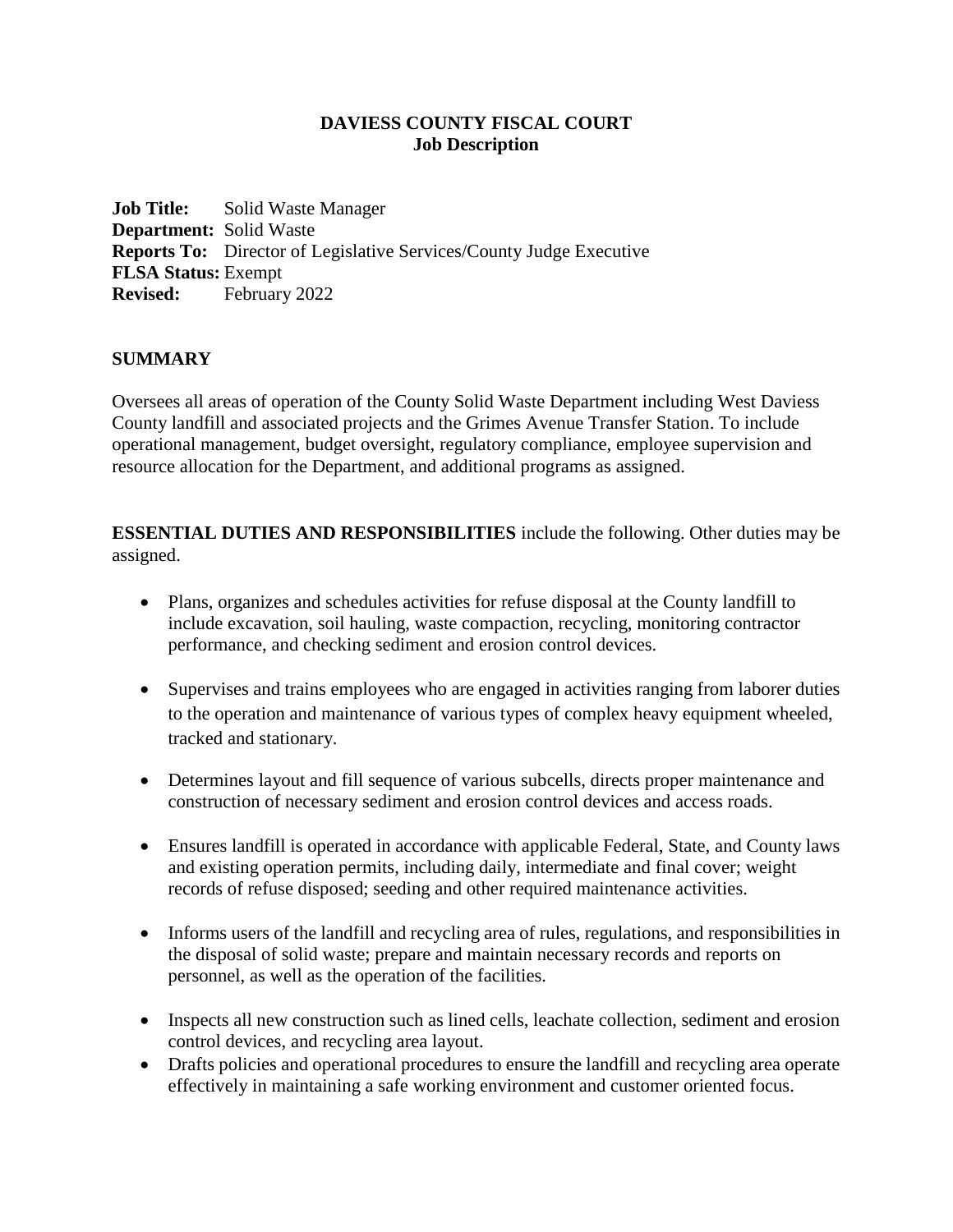- Administers contracts for supplies and services to include writing of proposals, advertising and reviewing bids, and ensuring contract is executed in accordance with contract specifications.
- Reads and interprets a variety of engineering documents prepared by consultants regarding erosion and sediment control, stormwater management, fill sequence of landfill subcells.
- Performs duties of a higher-level manager when required.
- Serves as the liaison for citizen contact for both on- and off-site environmental compliance activities.
- Perform related duties as required.
- Thorough knowledge of the methods and techniques of integrated solid waste management systems methods.
- Skill in planning and goal setting to achieve work objectives.
- Manages human resources to ensure a safe, efficient, and customer friendly operation; tracks employee performance and recommends personnel actions; counsels, motivates and disciplines employees while maintaining effective working relationships.
- Ability to develop and implement solutions to operational problems, and evaluate operational data (tonnage, leachate, landfill gas, etc.) for development of efficiency improvements.
- Organizes work schedules and work assignments for Landfill and Transfer Station employees and inmates assigned to the Landfill and Transfer Station.
- Approves time and attendance records.
- Insures that Landfill and Transfer Station operate according to state permit and regulations.
- Supervises all construction at the Landfill.
- Manages monthly billing and waste applications.
- Prepares and submits all applicable reports to various state agencies in hard copy, written form and/or on-line electronic data reporting systems provided by a regulatory agency or third party.
- Provides cost analysis and reports as requested by the County Judge/Executive
- Manage landfill operations in a safe manner in compliance with all local, state, and federal regulations and county policies.
- Acts as contact person with consultants, surveyors, attorneys and state regulators on various issues.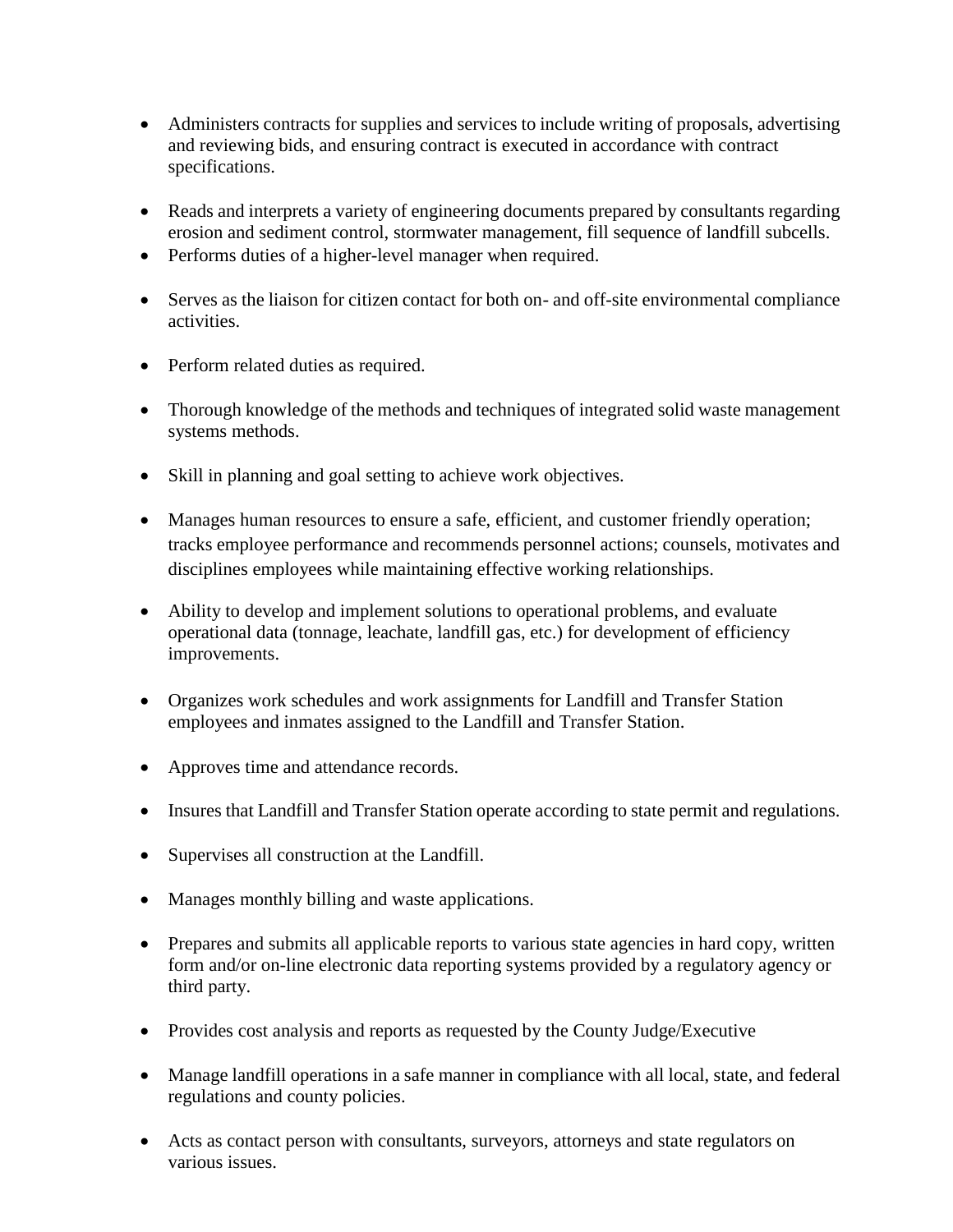- Manages site inspections, monitors compaction rates, litter reduction methods, and methods of burial and cover of working face.
- Develops expertise in proper equipment operation through training and education of department personnel.
- Administers the Landfill budget, approves purchases, payments and inventory related to Landfill operations. Assist with preparation of capital budget.

### **SUPERVISORY RESPONSIBILITIES**

This position directly supervises all employees of the Landfill, including the Landfill Site Supervisor, Transfer Station Supervisor and Floor Supervisor. Carries out supervisory responsibilities in accordance with the Daviess County Fiscal Court's policies and applicable laws. Responsibilities include interviewing and hiring employees in conjunction with Human Resource Dept.; training employees, planning, assigning, and directing work; appraising performance; rewarding and disciplining employees in conjunction with the Administrative Code; addressing complaints and resolving problems.

### **QUALIFICATIONS**

To perform this job successfully, an individual must be able to perform each essential duty satisfactorily. The requirements listed below are representative of the knowledge, skill, and/or ability required. Reasonable accommodations may be made to enable individuals with disabilities to perform the essential functions.

Comprehensive knowledge of: Principles and practices of administrative management; principles and practices of effective employee supervision; processes to manage a subtitle D landfill, principles of heavy equipment operation and maintenance.

Ability to: Assess and prioritize multiple tasks, projects and demands; prepare operating budgets, reports, presentations; analyze trends and statistical information regarding landfill operations; resolve personnel conflicts and problems and assess staff performance and staffing requirements; perform complex problem solving and creativity in program/policy analysis, development and implementation; communicate effectively, both verbally and in writing; operate a motor vehicle and navigate across even and uneven surfaces.

Skills in: Evaluating landfill operational and environmental issues, and developing plans for the improvement of landfill operations, and for cost effective management of allocated resources; analyzing and interpreting special issues, evaluating alternatives, and making logical recommendations based on findings; using initiative and independent judgment within established procedural guidelines; working effectively with a diverse cultural community; reading and interpreting rules and regulations, and effectively advising department staff on program and facility issues; operation of a personal computer and various software applications.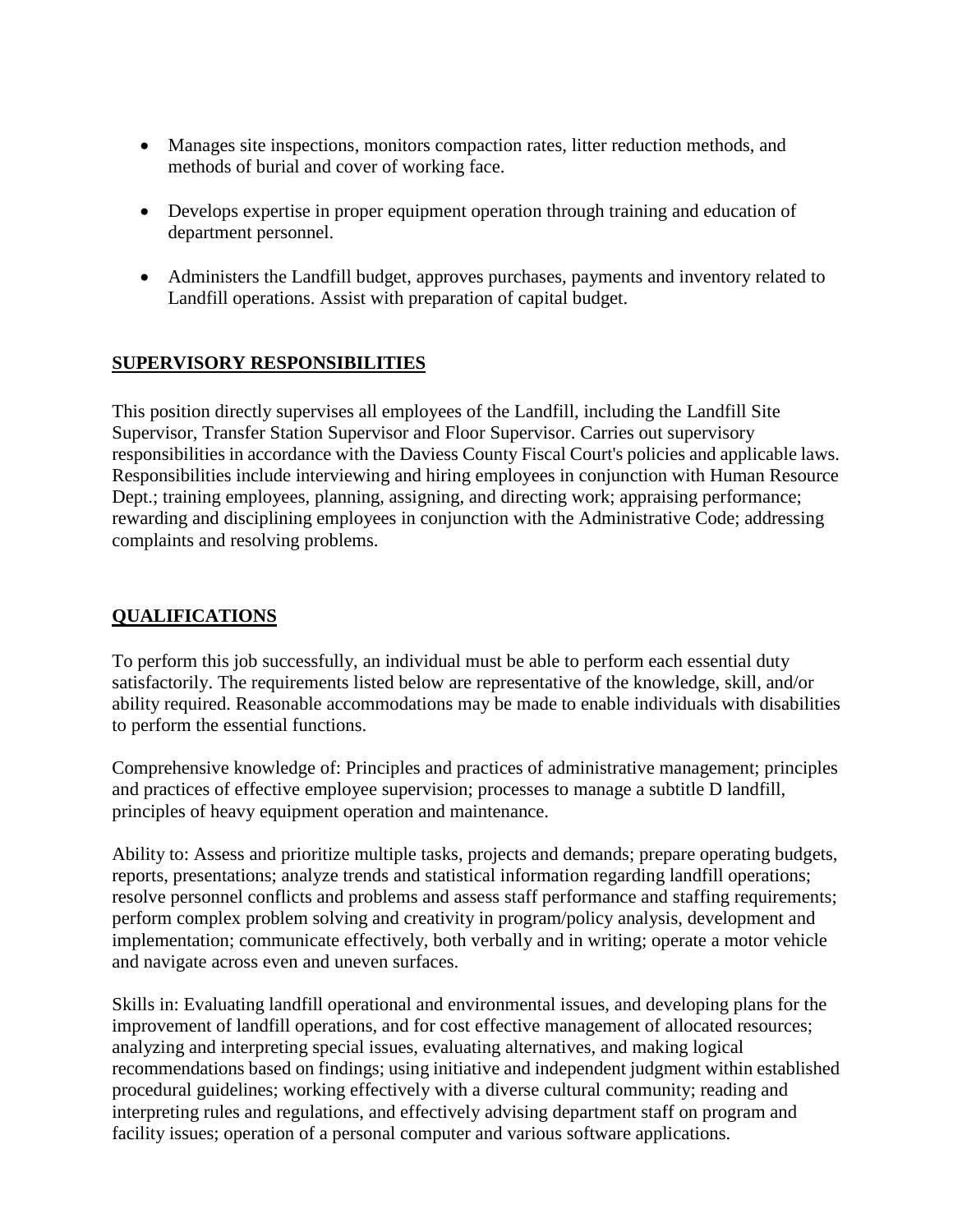## **EDUCATION and/or EXPERIENCE**

Bachelor's degree from an accredited college or university in physical, environmental, or biological sciences, engineering, geology, hydrology, or a related field

PLUS Five (5) years of increasingly responsible experience in the operation and maintenance of landfill sites including at least two (2) years in a supervisory capacity in the operation of a landfill site

NOTE: The two (2) or more years of experience in landfill operations, environmental regulations, and waste management service operations may be substituted with two (2) years of experience in heavy and civil earthwork construction management.

NOTE: Heavy and civil earthwork construction management would include projects such as site development, Public Works, water resources, transportation, and projects which include significant mass excavation and grading. Construction management experience would include primary project management (submittals, invoices, RFIs, change orders, schedule tracking, close-out documents, etc.), project cost controls and tracking, managing of overall site safety, environmental compliance, and personnel management and development.

# **CERTIFICATES, LICENSES, REGISTRATIONS**

Kentucky Landfill Manager Certification

Kentucky Landfarming within 1 year of hire

Kentucky Composting within 1 year of hire Valid Kentucky Driver's License

## **LANGUAGE SKILLS**

Ability to read, analyze, and interpret general business periodicals, professional journals, technical procedures, or governmental regulations. Ability to write reports, business correspondence, and procedure manuals. Ability to effectively present information and respond to questions from groups of managers, clients, customers, and the general public.

## **MATHEMATICAL SKILLS**

Ability to calculate figures and amounts such as discounts, interest, commissions, proportions, percentages, area, circumference, and volume. Ability to apply concepts of basic algebra and geometry.

## **REASONING ABILITY**

Ability to define problems, collect data, establish facts and draw valid conclusions.

Possession of a Solid Waste Association of North America (SWANA) Manager of Landfill Operations (MOLO) certification or ability to obtain within 3-year period.